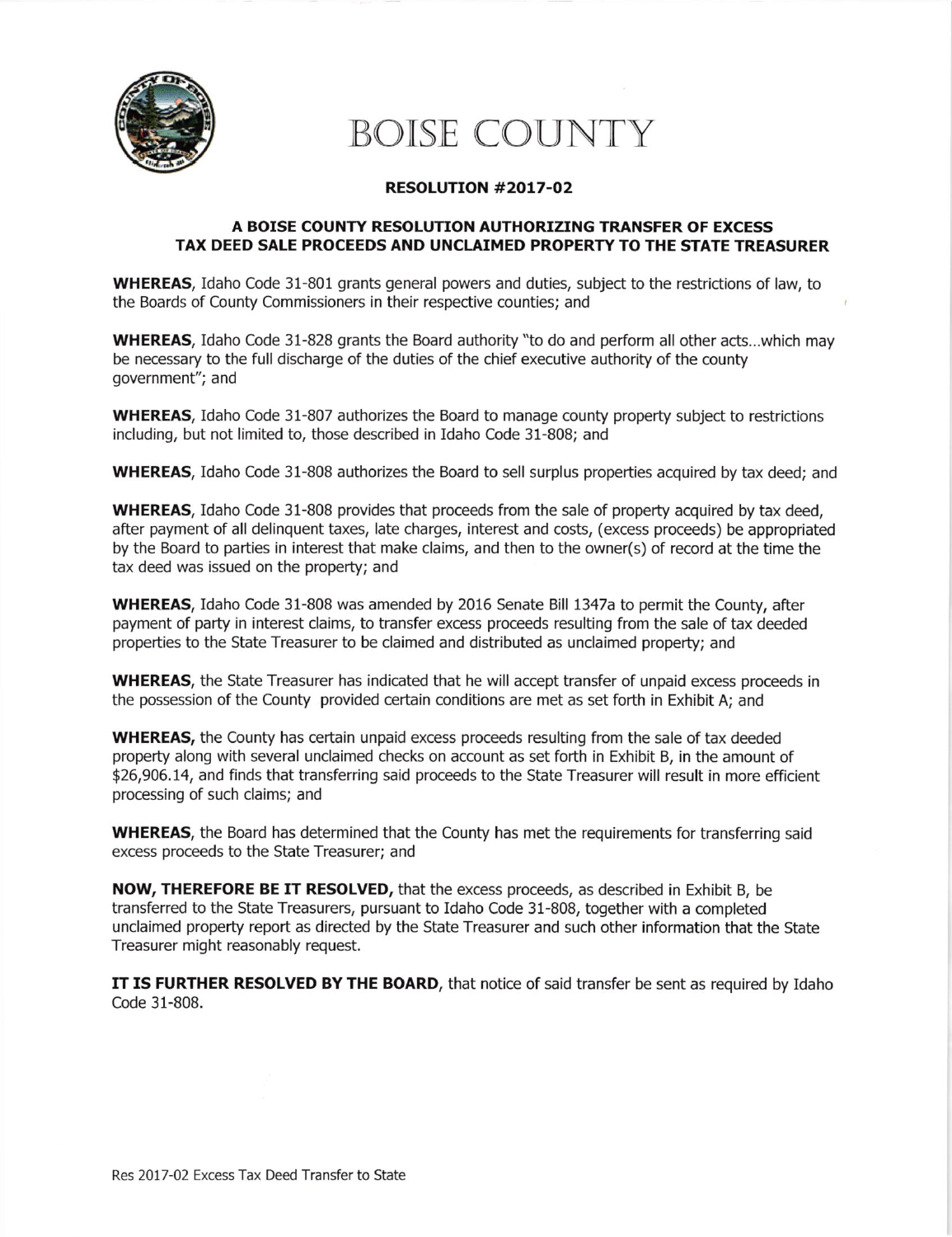APPROVED and ADOPTED in open session this 25<sup>th</sup> day of October, 2016.



BOISE COUNTY BOARD OF COMMISSIONERS

ALAN D. WARD Chairman

 ${\mathcal B}$ Toger Łû ROGER B. JACKSON, Commissioner

LAURA L. BAKER, Commissioner

**ATTEST:** risco Mary T. Prisco, Clerk to the Board